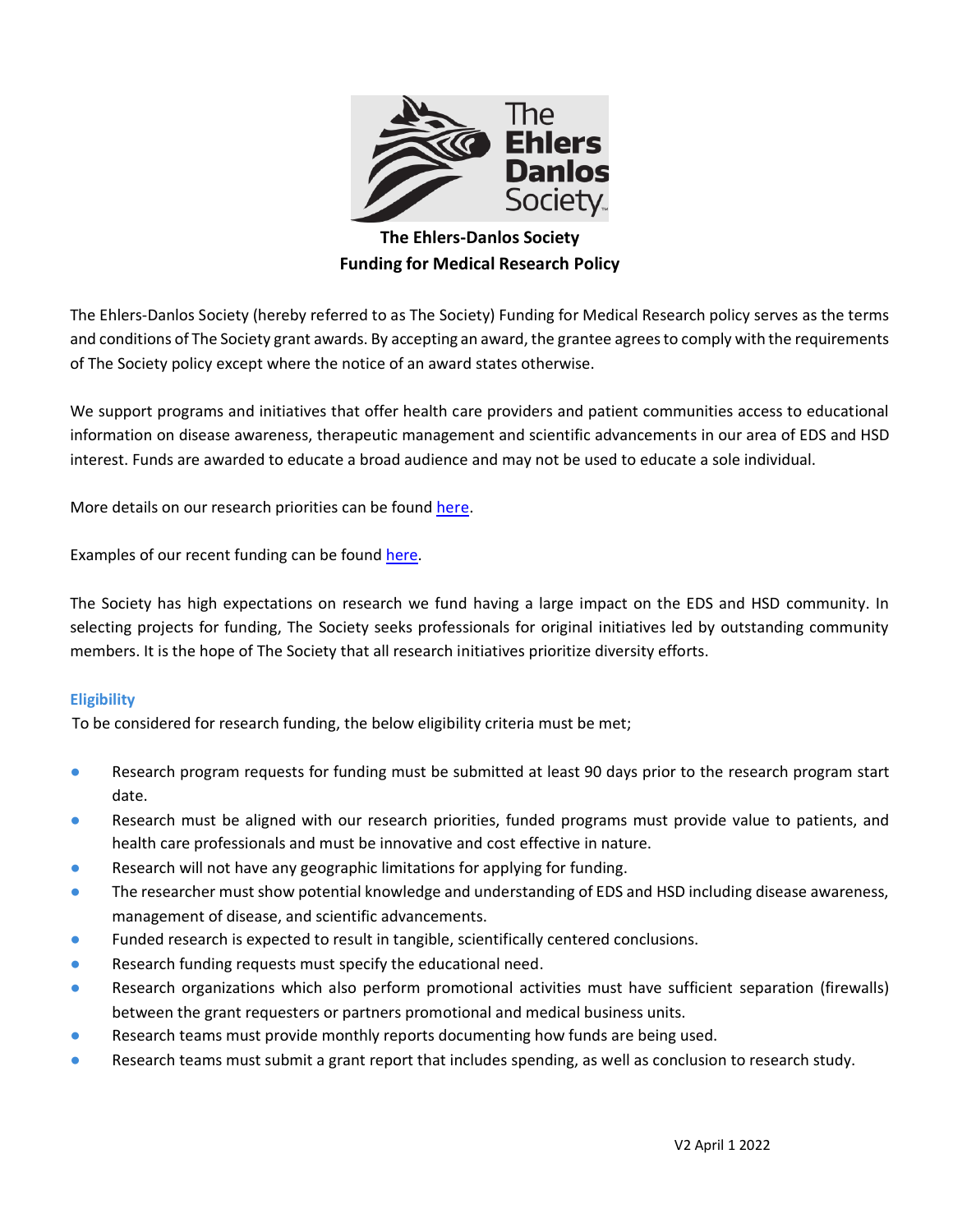Research teams that have currently received funding from The Society and are applying for further funding, must have their current funded research completed within six months of receiving new funds. If new funds are awarded they will not be distributed until the current funded research is completed and all reports are received.

## **Ineligibility**

The Society will not provide funding for research under the following conditions;

- Your organization is political or sectarian.
- Your organization is a private physician's office, or a group practice.
- You are an organization that discriminates based on race, religion, gender, gender expression, and/or identify age, national origin, disability, marital status, sexual orientation, military status, and/or any other protected status is ineligible for funding.
- If your organization is an accredited provider but you will be utilizing a non-accredited third party implementation provider to implement the proposed activity:
	- The third-party implementation provider must not be owned in whole or in part by, or controlled by an individual who is an immediate family member of the practicing physician or any other health care provider.
	- The third party implementation provider must not be owned in whole or in part by, or controlled by a practicing physician or other health care provider, or a group of practice physicians or health care providers regardless of size.
- Funding requests from applicants who have received past grant funding, have yet to provide required information, or have not returned unused funds.
- Funding request that contain unacceptable budget line items such as:
	- Funding for healthcare professionals and or partners/guests.
	- Lodging or expense reimbursement.
	- Prizes, gifts, or swag items.
	- Food
- Funding must not be used for:
	- Supporting a religious purpose.
	- Promotion of any kind that could lead to influence formulary decisions.
	- Travel, lodging, or registration fees for non-faculty health care professionals to attend training programs.
	- Operating expenses that are not directly and exclusively dedicated to the research program.
	- Supporting a promotional event or exhibit.
	- Entertainment or social events.
	- Staff, professional, or personal development.
	- Advertising
	- Fundraising events

The Society does not provide funding for the purchase of construction, renovations, laboratories, or equipment. On some occasions, The Society will support the purchase of scientific/medical tools (i.e. diagnostics tools, physio kits) if such is essential to the success of the supported research project.